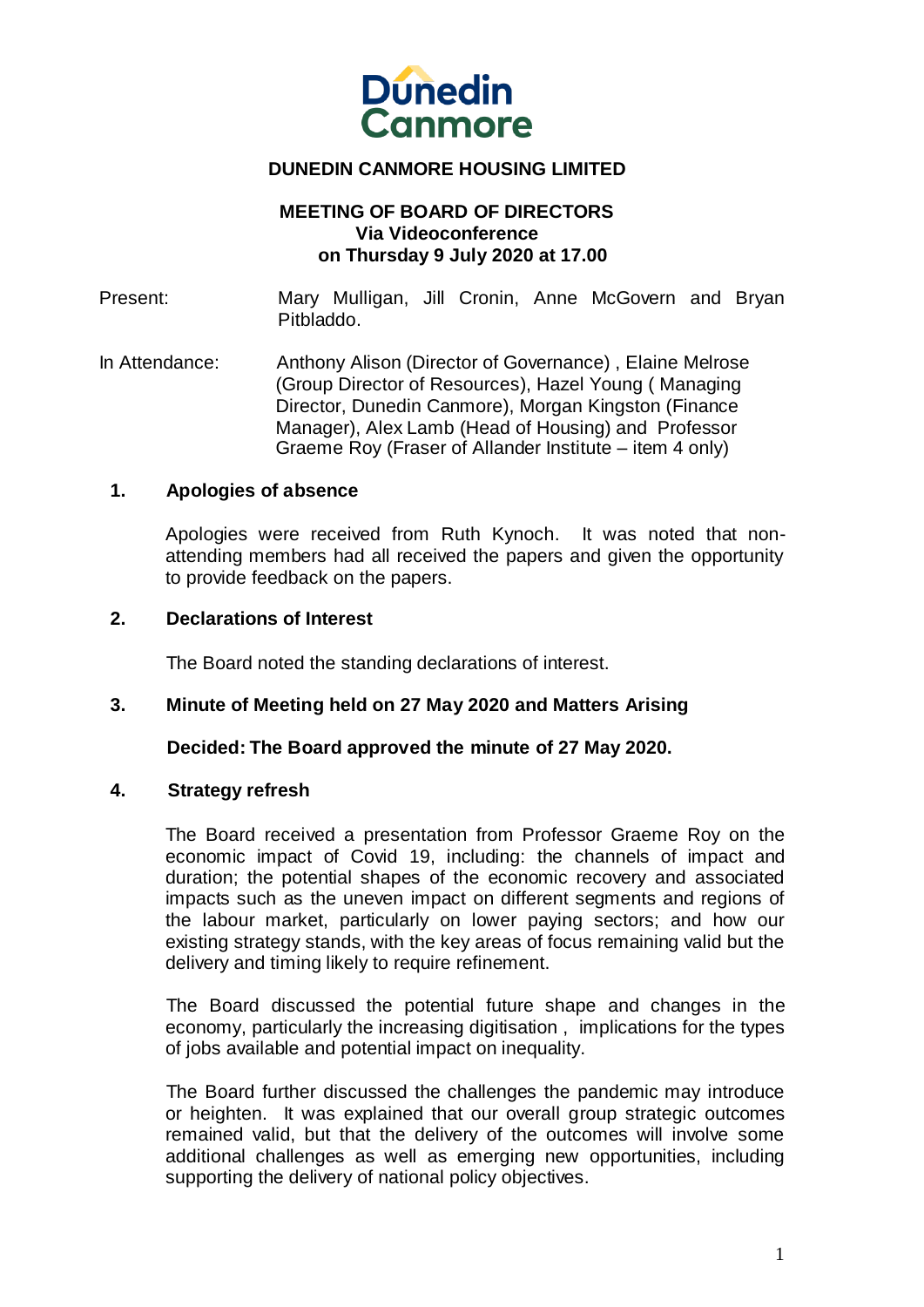The Board received feedback on the initial themes identified as areas of refinement for our strategies, including the timing and where we could enhance our focus. The Board discussed the areas identified and noted these would be considered in more detail for our business at our strategy workshops.

**Decided: The Board agreed the approach to strategy development set out in the report.**

# **5. Business update**

 The Board received an update on current activity within the business, in particular arrears, staff engagement, gas safety and compliance activity.

The Board discussed how we monitor stock condition and our approach to sample testing. The cyclical approach to testing as part of our stock condition surveys was set out and it was confirmed any emerging issues are also assessed to identify any underlying issues.

The Board discussed voids, including the level being leased to the Local Authority and where any give ups are being rehoused. It was explained that the voids were mainly pre lockdown voids rather than arising for give ups, however vacant homes arising currently are primarily due to deaths.

# **Decided: The Board noted the contents of the report.**

## **6. Remobilisation of services**

The Board received an update on our planned staged approach to the remobilisation of business operations over the coming months. A specific update was provided on the mobilisation of a visiting team of Housing Officers and the introduction of an element of face to face doorstep engagement on anti-social behaviour.

It was confirmed our grass cutting has resumed and that this has been well received by tenants. It was further explained that we continue to review our close cleaning with regards to the extent to and when it can recommence and that will be surveying our tenants for their views on receiving investment work.

The Board further discussed our close cleaning service, the public perception of what is permitted to be delivered and feedback from tenants on their views on the service recommencing.

The Board sought an update on whether the necessarily fettered service model was leading to any increase in complaints. It was confirmed we have seen a fall in complaints. It was further explained that customer contact via the Customer Service Centre has identified that tenant expectations are shifting as the Scottish Government eases restrictions.

The Board sought an update on the returning staff's view on being back out in our communities. It was explained that as we engaged staff and considered their personal circumstances before creating the Visiting Team there were no specific concerns raised.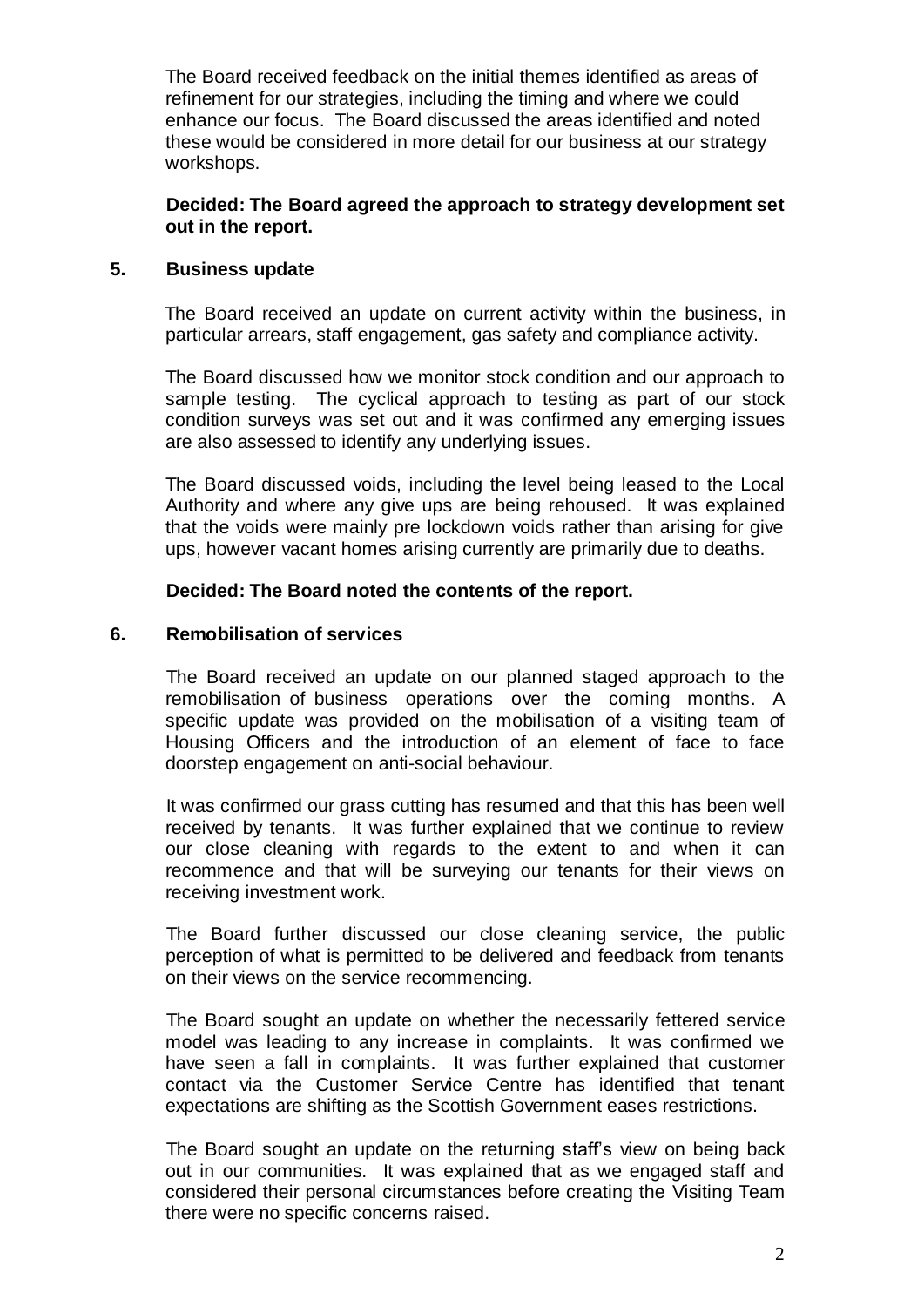The Board discussed the potential implications of a second wave or local lockdown and how we would engage staff and tenants under such circumstances. It was recognised that communication would be critical under these circumstances and reiterated that maintaining our Personal Protective Equipment supply chains is also an essential preparation for this. It was also expalained that we have a lcokdown service model established which could be re-enacted if necessary.

# **Decided: The Board:**

- **1) noted the approach set out in this report; and**
- **2) noted that a further update on our service models will be provided to the next meeting in August**

## **7. Fire Safety**

The Board received an update on: the national picture and the how the Scottish Fire & Rescue Service have redesigned their services to reflect and take account of the COVID-19 pandemic; measures we have introduced to ensure fire safety and customer well-being continues to be of paramount importance during the post Covid 19 lock down period; and year end performance for fire safety remedial work.

The Board discussed our ongoing activity and reiterated the importance of understanding the work of our partners, such as Local Authorities and their approach to bulk uplifts.

## **Decided: The Board:**

- **1) noted the information provided within the report that evidences the measures we have introduced to reflect national policy changes and ensure fire safety and customer well-being continues to be of paramount importance during the COVID-19 pandemic; and**
- **2) the update on our end of year performance for fire safety remedial work**

## **8. Health and Safety update**

The Board received a summary on the wide range of Health and Safety activity being undertaken to protect and support our staff and customers as well as meet our compliance requirements.

The Board recognised the dynamic, evolving nature of health and safety at this time and the way our approach is flexing to respond to this.

## **Decided: The Board noted the contents of the report**

## **9. A) Finance report**

The Board received a summary of financial performance for the year to date, explanation of the variances and a further summary of the annual Loan Portfolio Return to the Scottish Housing Regulator.

The Board discussed the implications of our development activity on our current and projected financial performance. it was agreed an update on this be provided at the next meeting.